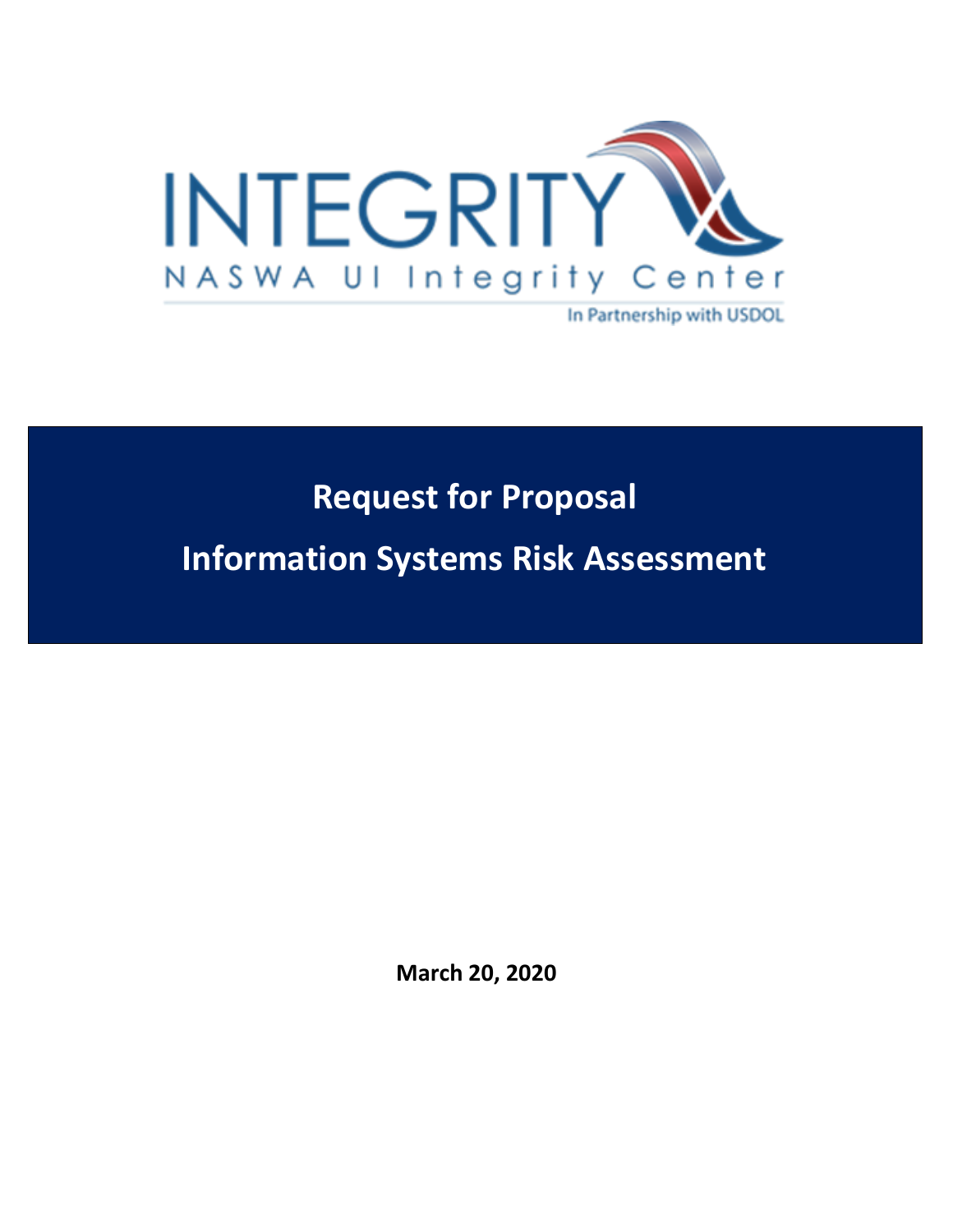# Contents

 $\overline{\phantom{a}}$ 

 $\overline{\phantom{a}}$  $\overline{\phantom{a}}$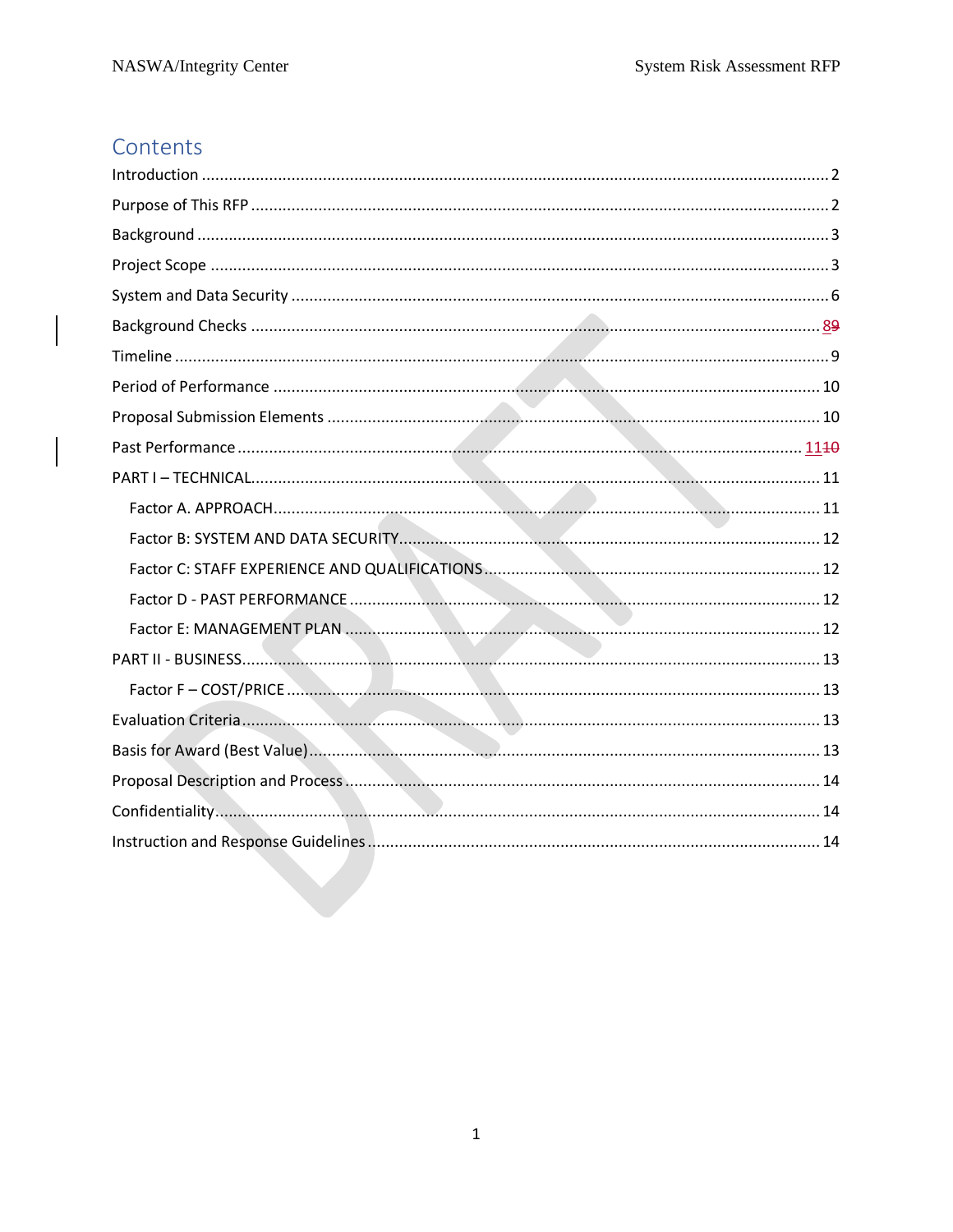# <span id="page-2-0"></span>Introduction

The Unemployment Insurance (UI) Integrity Center (Center) was established to develop "innovative UI program integrity strategies to reduce improper payments, prevent and detect fraud, and recover any improper payments made." [http://wdr.doleta.gov/directives/attach/UIPL/UIPL 28\_12\_Acc.pdf] The efforts of the Center are managed by the National Association of State Workforce Agencies (NASWA), Center for Employment Education and Research (CESER) under a cooperative agreement with the US Department of Labor (USDOL).

One of the Center's current tasks is to evaluate the System Security Plan (SSP) of the Integrity Data Hub (IDH) system and the IDH's adherence to the SSP and appropriate security standards.

# <span id="page-2-1"></span>Purpose of This RFP

The Center seeks to secure a contract for an Information Systems Security Risk Assessment for the IDH. The purpose of this engagement is to request an independent assessment of the IDH's operations, internal controls, and its policies and procedures as well as an assessment of the hosted environment (AWS) that is under the IDH's control.

During the course of the engagement it is expected that the selected vendor will:

- Create a System Security Assessment Plan (SSAP) based upon the Center's existing System Security Plan (SSP) that will include:
	- o An initial assessment to review the complete SSP (18 control groups);
	- o An annual assessment schedule to review the SSP over a subsequent 3-year period;
	- o A vulnerability assessment (penetration testing) to coincide with subsequent annual assessments;
- Execute the SSAP to examine the critical systems security model and workflows in conjunction with the SSP to identify vulnerabilities and threats;
- Recommend modifications to existing policies and procedures;
- Establish a baseline for ongoing annual Risk Assessments;
- Develop Planned Objectives and Milestones (POAMs) and/or Corrective Action Plans (CAPs) for any deficiencies established; and
- Perform penetration testing (Black-box and Grey-box) of the publicly facing IDH systems.

Reponses must be received electronically by 8:00 p.m. Eastern Standard Time on April 17, 2020 at [DataHubRFP@naswa.org.](mailto:TBD@naswa.org)

Questions regarding this RFP and additional information on the Data Hub technical architecture should be submitted to [DataHubRFP@naswa.org.](mailto:TBD@naswa.org)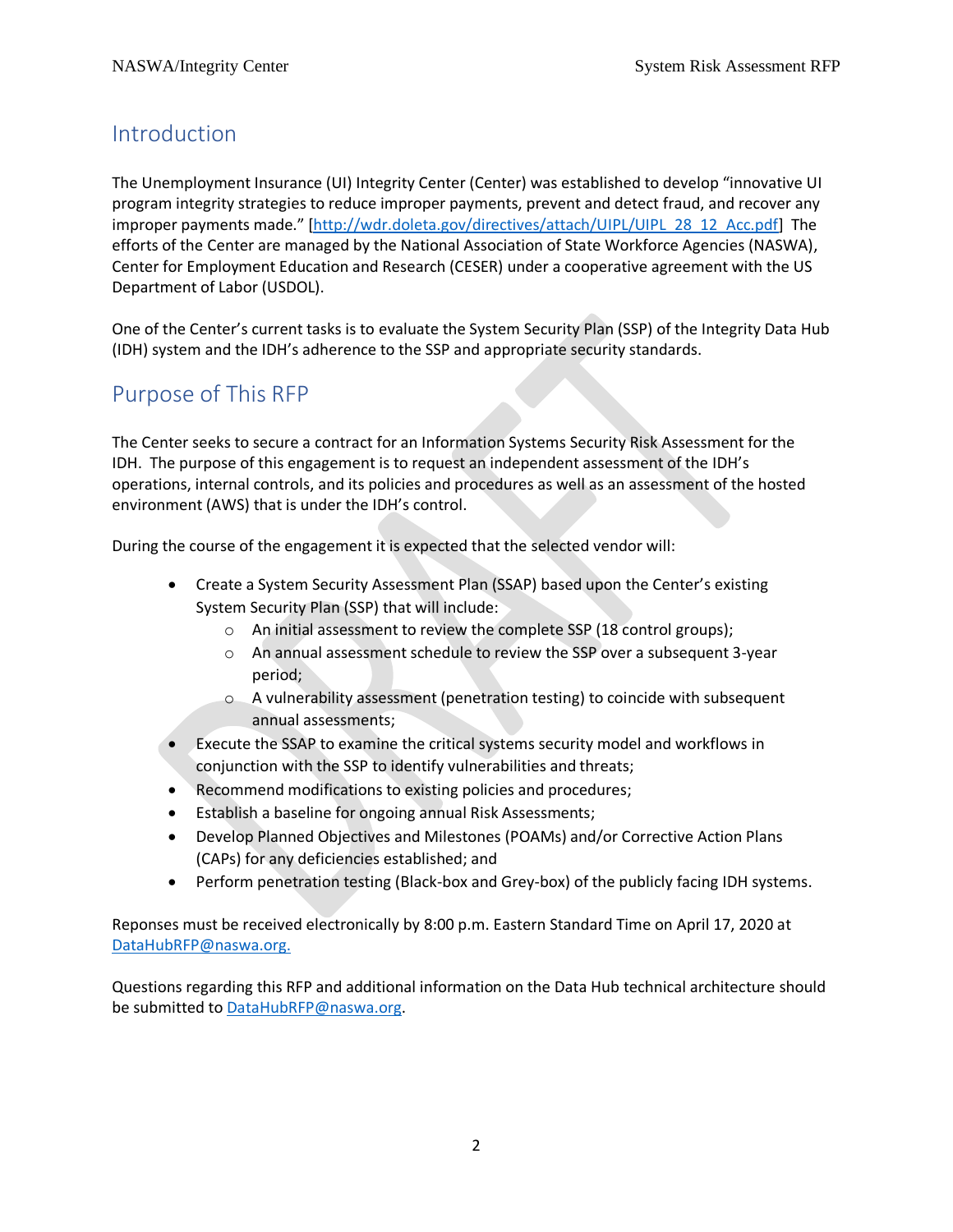# <span id="page-3-0"></span>Background

The IDH is a secure, centralized, multi-state data analysis tool that allows participating State Workforce Agencies (SWAs) to submit Unemployment Insurance (UI) claims to the IDH where the information can be cross matched with various data sources to identify potentially fraudulent activity. Successful matches are returned to the states for further analysis/investigation in accordance with state-specific policies and procedures.

Participating SWA's can select between various manual and automated communications channels based on the varying levels of resources and technology available to their UI agency. Communication channels include manual processes such as one-off lookups using the IDH website, or spreadsheet upload. More automated channels such as secure FTP and web services are also available.

The IDH is hosted in an AWS Cloud Environment. It has been configured to operate as a Virtual Private Cloud (VPC) within the AWS Cloud. Within the VPC the IDH is implemented as three tiers. The first tier is the front end that handles user input and can be delivered either manually or in batch mode. The second tier is the application tier where comparisons between claims records and the IDH records occur. The third tier is the data tier where the records associated with suspicious activity are maintained.

In 2019 the IDH developed an initial SSP and undertook a security self-assessment as part of this effort. This SSP will serve as the basis for the security assessment that is the subject of this RFP.

The FIPS 199/200 evaluation undertaken as part of SSP established the IDH as a System Sensitivity Level Moderate designation. The SSP was developed using the publication NIST 800-53, Rev 4 as guidance.

### <span id="page-3-1"></span>Project Scope

The Center is issuing this solicitation to perform an assessment of security controls on an annual ongoing basis to systematically identify programmatic weaknesses and where necessary, establish targets for continuing improvement of the IDH's security, operations, internal controls, and current policies and procedures pertaining to the IT environment. The Center is seeking a comprehensive and best practice Security Assessment to include, but not limited to, the project scope below. Additional materials and documentation can be referenced and attached with the vendor's submission for consideration.

For the purposes of this evaluation the IDH will be considered a security classification of "Moderate", in accordance with the Federal Information Security Management Act (FISMA) and NIST Special Publication 800-60.

It is anticipated that an assessment will occur annually, with the initial assessment covering the complete SSP (18 control groups). This initial assessment will utilize the penetration testing performed in Q1 2020.

Subsequent annual assessments will include an identified sub-set of the control groups contained in the SSP to allow a complete control group assessment to be completed over a 3-year period. Penetration testing will occur annually as a portion of the ongoing assessments. This is a preferred approach, with the vendor submission specifying the proposed solution.

The projects scope includes: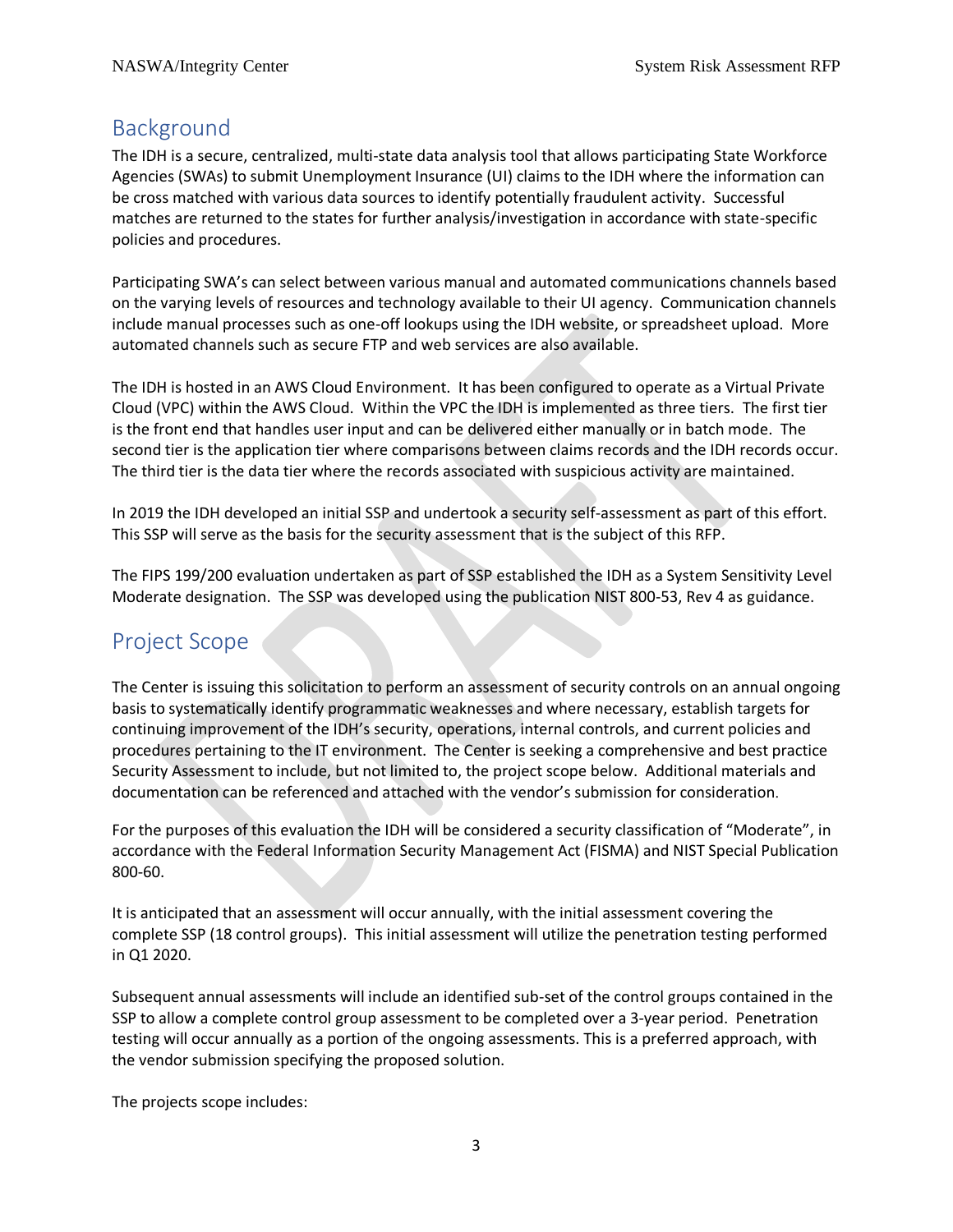- **1. Third Party Security Assessment**: Perform a 3rd party security assessment to confirm that security and data protection controls are in place and compliant to the Center's business needs and in alignment with industry standards such as NIST 800-53, Public Law 113-283, OMB Circular No. A-130, NIST Special Publication 800-70, and/or other applicable industry acceptable standards.
- **2. Review existing IT Security Policies/Practices and Procedures** The vendor will review current state of Information security policies and standards and benchmark against the Integrity Data Hub operational needs and commonly accepted industry standards. Deliverables:
	- a. Review currently implemented information security policies and standards;
	- b. Benchmark current policies and standards against industry standards including NIST, FISMA and OMB standards;
	- c. Review the discovered gaps and observations with IDH and Integrity Center management; and
	- d. Develop and finalize revised information security policies and standards
- **3. Vulnerability Assessment –** Perform in-depth cybersecurity vulnerability assessment and penetration testing of IDH's publicly facing application and infrastructure:
	- All external public facing systems to include firewalls, load balancers, web servers, ftp servers, and web service interface points.
	- Review the service level agreement with AWS for physical access controls. Determine if the current physical security is effective and meets required standards;
	- Social Engineering perform social engineering procedures to verify the existence and effectiveness of procedural controls to prevent unauthorized physical and electronic access to the IDH. These procedures should be performed without the knowledge of systems staff at a time to be coordinated with the IDH management team.
	- Penetration testing perform exploit procedures designed to determine the resistance of the IDH systems to malicious exploits launched via the Internet. This testing will attempt to compromise systems, networks, and operating systems to identify vulnerabilities. Penetration testing should be performed from two perspectives:
		- 1. An outside attacker with no approved system access (Black Box)
		- 2. A malicious insider who has access to the system (Grey Box)
		- 3. Evidence as proof of compromised must not impact the confidentiality, integrity, availability, or operation of the systems, data, and applications.

#### Deliverables

- 1. An executive summary including overall severity of findings and risk exposure.
- 2. Provide a detailed report on test and attack scenarios utilized, the vulnerabilities, if any, discovered, and assign a risk score to these vulnerabilities.
- 3. Remediation recommendations to address any deficiencies identified.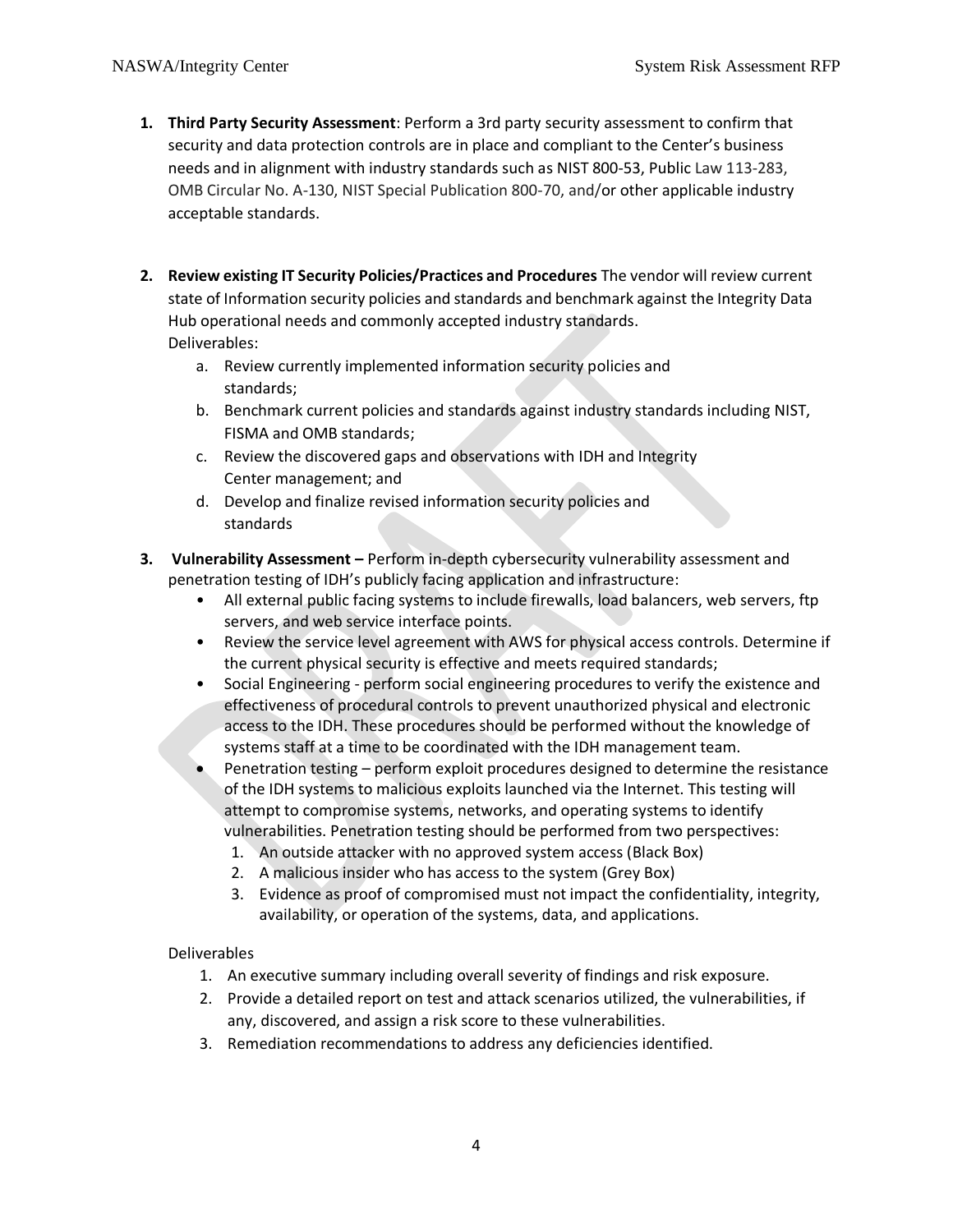- **4. Virus and Malware Protection –** evaluate the software, systems, and procedures used to prevent impact from viruses and malware. Perform threat analysis to identify any potential vulnerabilities.
- **5. Logon Security –** evaluate logon methodology and policies for internal IDH systems users, administrators, developers, and external application users and provide input on improvements to address any deficiencies identified.
- **6. Develop a Vulnerability Assessment Plan -** The vendor will conduct a comprehensive Cybersecurity Program Maturity Assessment using an objective and independent framework developed by the National Institute of Standards and Technology (NIST) Cybersecurity Framework (CSF) including IDH's people, organizational structure, processes, and supporting technology.

The overall objectives of this phase will be to assist the IDH in improving the understanding of the existing maturity of the Cybersecurity program in comparison to industry standards, develop a sustainable risk management program, and provide observations and recommendations for overall program improvement.

Key Tasks – Assess the IDH's ability to protect its information assets and its preparedness against cyber-attack on the following items:

- *Leadership and governance:* management, their due diligence, ownership, and effective management of risk within the context of the organization's goals, objectives and the external threat/risk landscape.
- *Human factors*: The level of security-focused culture that empowers and ensures the right people, skills, culture, and knowledge.
- *Information risk management*: Organization's approach to achieve comprehensive and effective risk management of information throughout the organization and its delivery and supply partners.
- *Operations and technology*: The level of control measures implemented within the organization to address identified risks and minimize the impact of compromise.
- *Business continuity*: Organizations preparations for a security incident and its ability to prevent or minimize the impact through successful crisis and stakeholder management.

Deliverables:

- Maturity and risk rating, including but not limited to:
	- o Highlight successes and identify gaps ;
	- o Security maturity comparison against similar organizations (public/non-profit sector) and similarly sized organizations; and
	- o Rank criticality of gaps.
- Identify security/privacy risks in current practices inclusive of:
	- o Organizational/Personnel (Skill/Knowledge Level)
	- o Policy/Process/Procedures;
	- o Tools, Methods, Implementation and Operations specific issues; and
	- o Access, implementation of industry/leading practices.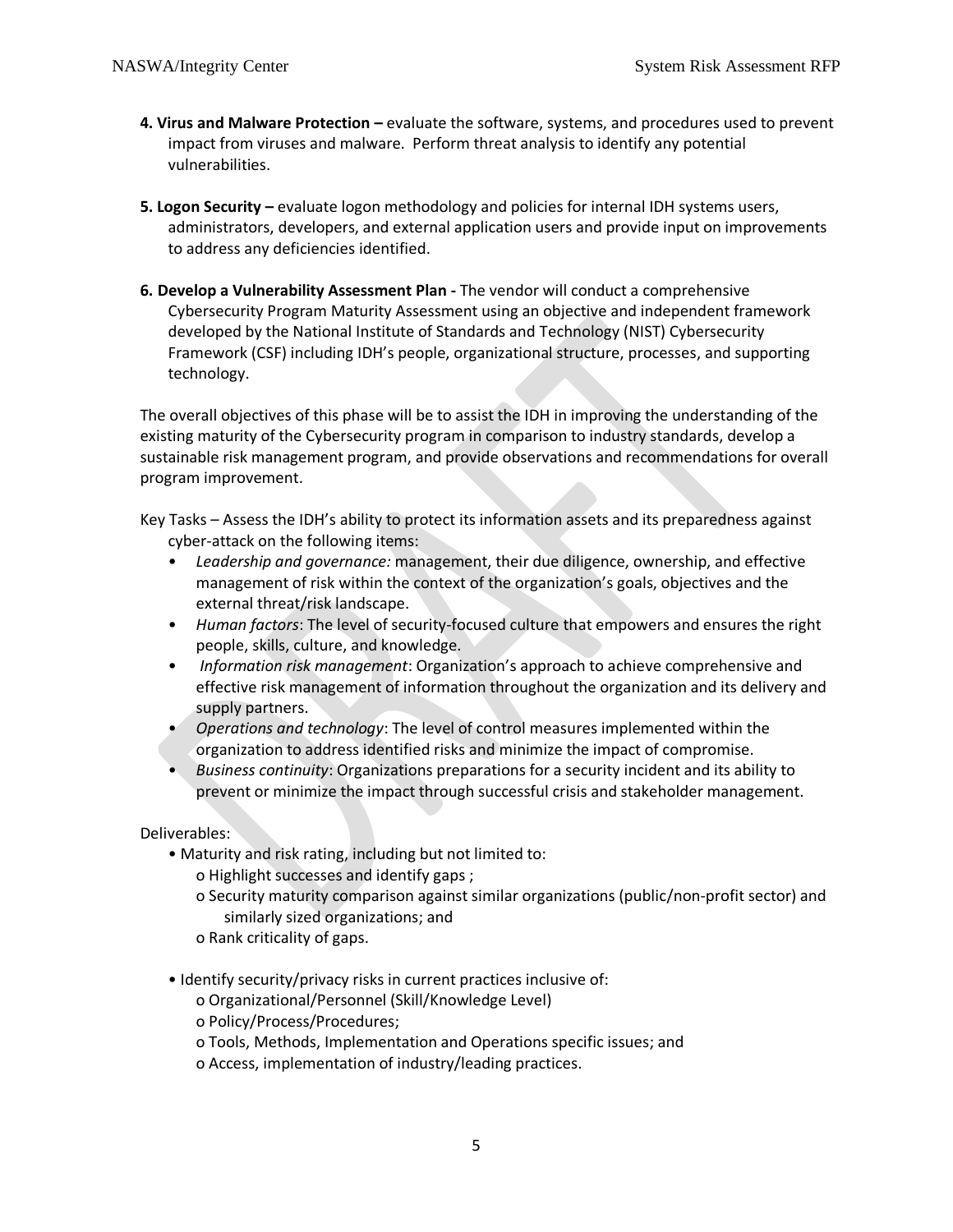• Develop detailed recommendations to close gaps which includes: o Recommend mitigation solutions; and o Estimated deployment timelines.

The vendor shall propose a recommended ongoing risk management and vulnerability review in which the vendor will be participate in annual subsequent security evaluations to determine progress and suitability of remediation efforts.

**7. Final report** – The vendor will develop a report of the vendor's assessment of the IDH's IT risk, management policies, and SSP and present a written report to the IDH and Integrity Center management team. Included in the final report and presentation will be a prioritized list of recommended or required improvements. The final report shall include and executive summary and presentation for non-technical management.

# <span id="page-6-0"></span>System and Data Security

During the assessment of the IDH systems the Vendor shall integrate Cybersecurity Risk Management into the service planning, delivery, and management to stay consistent with the NIST Cybersecurity Framework.

The Vendor is subject to all federal security laws, rules, regulations, guidance and standards applicable to the product and/or services offered, pursuant to the following authorities (including but not limited to):

The confidentiality, integrity, and accessibility of information and information systems:

- (a) Public Law 113-283, [Federal Information Security Modernization Act \(FISMA\) of](http://www.gpo.gov/fdsys/pkg/PLAW-107publ305/pdf/PLAW-107publ305.pdf) 2014
- (b) OMB Circular No. A-130, [Managing Information as a Strategic Resource](https://www.federalregister.gov/documents/2016/07/28/2016-17872/revision-of-omb-circular-no-a-130-managing-information-as-a-strategic-resource)

The use of common security configurations:

- (c) Federal Acquisition Regulation (FAR), [Part 39 of Federal Acquisition Regulation](file:///C:/Users/Kaye-Keith-D/AppData/Local/Microsoft/Windows/INetCache/Content.Outlook/Y8X3AIBU/1.%09Part%2039%20of%20the%20Federal%20Acquisition%20Regulation%20(FAR),%20https:/www.acquisition.gov/sites/default/files/current/far/html/FARTOCP39.html)
- (d) NIST Special Publication 800-70, [National Checklist Program for IT Products: Guidelines](https://csrc.nist.gov/publications/detail/sp/800-70/rev-4/final)  [for Checklist Users and Developers](https://csrc.nist.gov/publications/detail/sp/800-70/rev-4/final)

The IDH implementation, in accordance with the Federal Information Security Management Act (FISMA) and NIST Special Publication 800-60, shall be considered a security classification of "Moderate". Therefore, Vendor interactions with the IDH systems shall be required to follow the corresponding minimum-security controls, processes, and protocols defined in NIST Special Publication 800-53<sup>1</sup>. These controls include, but are not limited to:

- 1. Data Transmission and Storage:
	- o Use of encryption for all data at rest and during transmission
	- $\circ$  Ensure all data provided by the IDH for assessment purposes is purged from the system following analysis
	- $\circ$  Data from the IDH is not shared with any other entity, and are only available to the IDH
	- o Ensure that all data stored using cloud-based infrastructure resides on servers based in the United States

 $<sup>1</sup>$  <https://nvd.nist.gov/800-53></sup>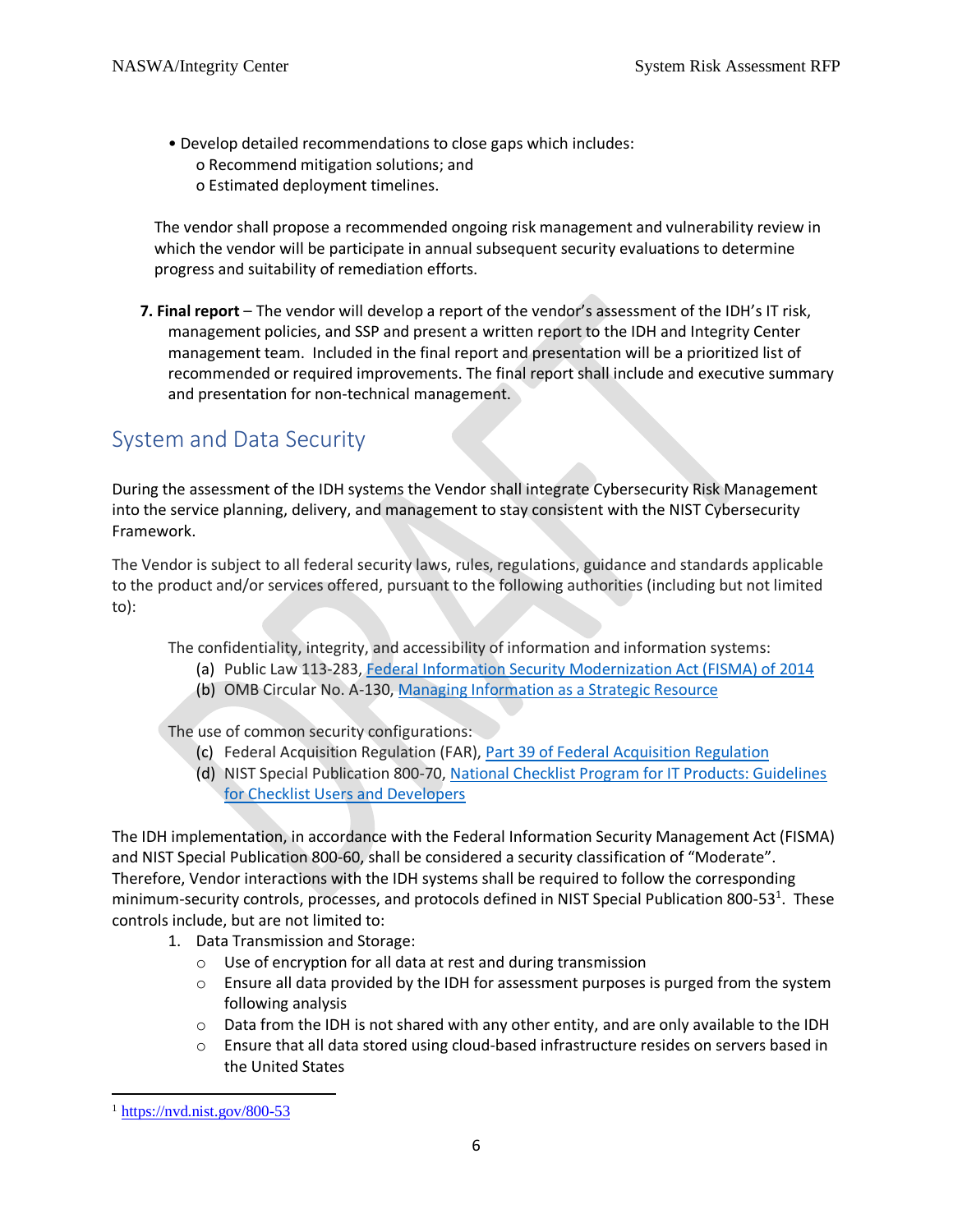- 2. System Access and Monitoring:
	- $\circ$  Access to the IDH system and associated data is restricted to authorized users
		- The Vendor shall comply with personal identity verification procedures for staff and include this requirement in all contracts/subcontracts when the contractor/subcontractor has access to Center data
		- Restrict access of Vendor staff to production system/data and limit access to Center data by contractors and/or subcontractors
		- Functionality available to Vendor's users will be based on user role
		- Bi-annual validation and re-certification of all system user accounts
	- o Ensure user access and all transactions are monitored
		- Maintenance of system logs to track user activity and transactions, including user ID and timestamp
- 3. Adhere to Privacy Breach Notification Requirements:
	- o Definitions
		- "Breach" is defined as the loss of control, compromise, unauthorized disclosure, unauthorized acquisition, or any similar occurrence where--
		- A person other than an authorized user accesses or potentially accesses PII; or
		- An authorized user accesses or potentially accesses PII for an unauthorized purpose.
		- "Information" is defined as any communication or representation of knowledge such as facts, data, or opinions in any medium or form, including textual, numerical, graphic, cartographic, narrative, electronic, or audiovisual forms (See Office of Management and Budget (OMB) Circular No. A-130, Managing Federal Information as a Strategic Resource).
		- "Information System" is defined as a discrete set of information resources organized for the collection, processing, maintenance, use, sharing, dissemination, or disposition of information (44 U.S.C. 3502).
		- "Personally Identifiable Information (PII)" is defined as information that can be used to distinguish or trace an individual's identity, either alone or when combined with other information that is linked or linkable to a specific individual. (See Office of Management and Budget (OMB) Circular No. A-130, Managing Federal Information as a Strategic Resource).
	- o Requirements:
		- Contractors and subcontractors who collect or maintain claimant information on behalf of the Center or uses or operates an information system on behalf of the Center, shall comply with Federal law e.g., FISMA 2014, E-Government Act and the Privacy Act. Additionally, the Vendor shall meet OMB directives and National Institute of Standards and Technology Standards to ensure processing of PII is adequately managed, including:
			- a) Properly encrypt PII in accordance with appropriate laws, regulations, directives, standards or guidelines;
			- b) Report to the Center any suspected or confirmed breach in any medium or form, including paper, oral, and electronic within one hour of discovery;
			- c) Cooperate with and exchange information with IDH as well as allow for an inspection, investigation, forensic analysis, as determined necessary by the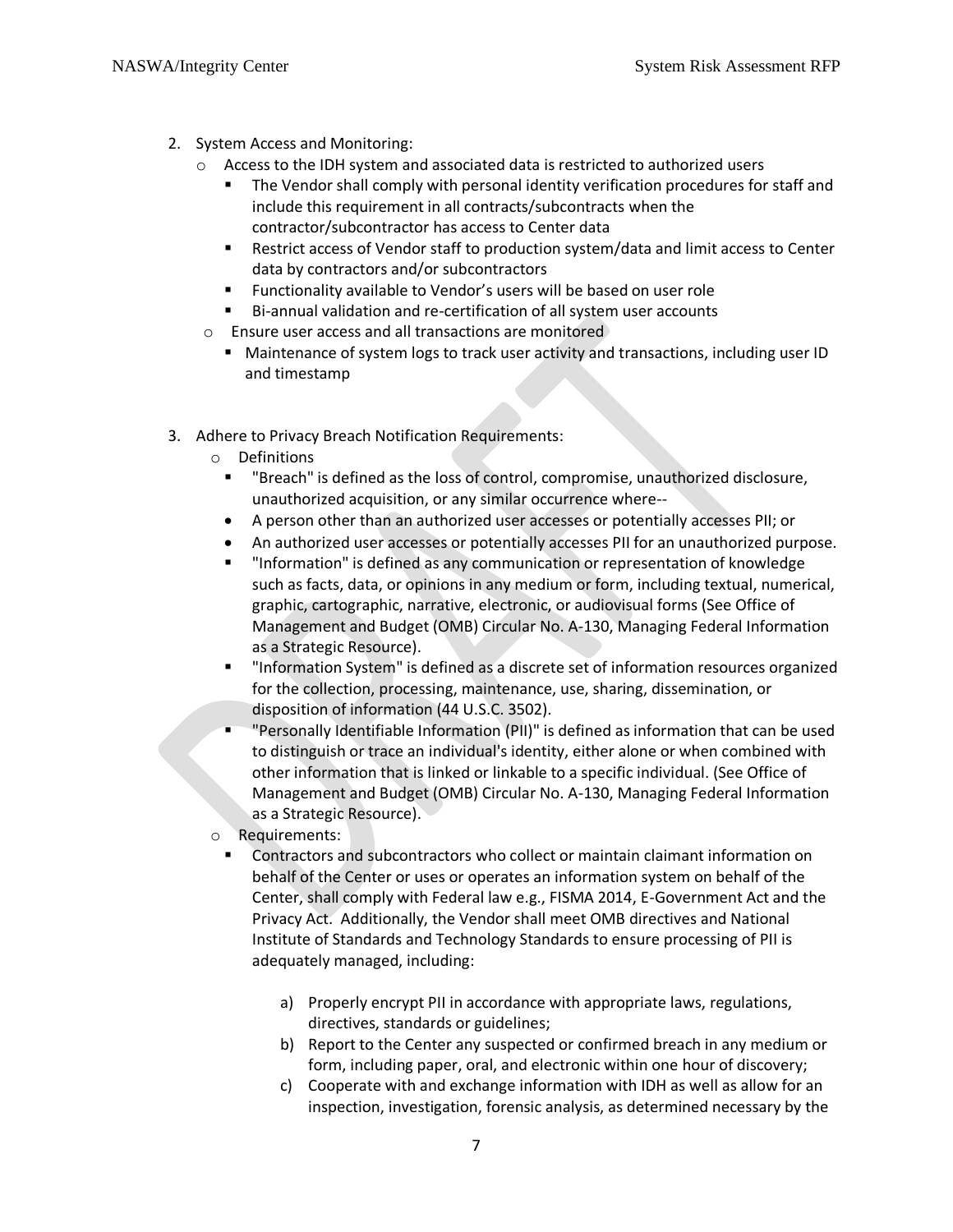Center, in order to effectively report and manage a suspected or confirmed breach;

- d) Maintain capabilities to determine what information was or could have been compromised and by whom, construct a timeline of user activity, determine methods and techniques used to access Center information, and identify the initial attack vector;
- e) Ensure staff that have access to systems or information are regularly trained to identify and report a security incident;
- f) Take steps to address security issues that have been identified, including steps to minimize further security risks to those individuals whose PII was lost, compromised, or potentially compromised; and
- g) Report incidents in accordance with the Center's incident management policy and US-CERT notification guidelines.
- o Remedy:
	- a) A report of a breach shall not, by itself, be interpreted as evidence that the Vendor or its subcontractor (at any tier) failed to provide adequate safeguards for PII. If the Vendor is determined to be at fault for the breach, the Vendor may be financially liable for Center costs incurred in the course of breach response and mitigation efforts;
	- b) The Vendor shall take steps to address security issues that have been identified, including steps to minimize further security risks to those individuals whose PII was lost, compromised, or potentially compromised; Additionally, the individual or individuals directly responsible for the data breach shall be removed from the contract within 45 days of the breach of data;
	- c) The Center reserves the right to exercise all available contract remedies including, but not limited to, a stop-work order on a temporary or permanent basis in order to address a breach or upon discovery of a Vendor's failure to report a breach as required by this clause. If the Vendor is determined to be at fault for a breach, the Vendor shall provide credit monitoring and privacy protection services for one year to any individual whose private information was accessed or disclosed. The individual shall be given the option, but the decision is theirs. Those services will be provided solely at the expense of the Vendor and will not be reimbursed by the Center.

### <span id="page-8-0"></span>Background Checks

All contract/subcontract employees with access to PII data related to the IDH solution will require background investigation. The Vendor will certify to the Center that all staff including contract/subcontract employees have successfully completed the appropriate level of background investigation for each position used by the vendor on this project. The Vendor and its subcontractors, if any, will ensure that investigation requirements for employees are based on the risk or sensitivity level designation of the position. The Center informs the Contractor of the risk or sensitivity level for each contractor employee position. The minimum level of investigation for each risk or sensitivity level is: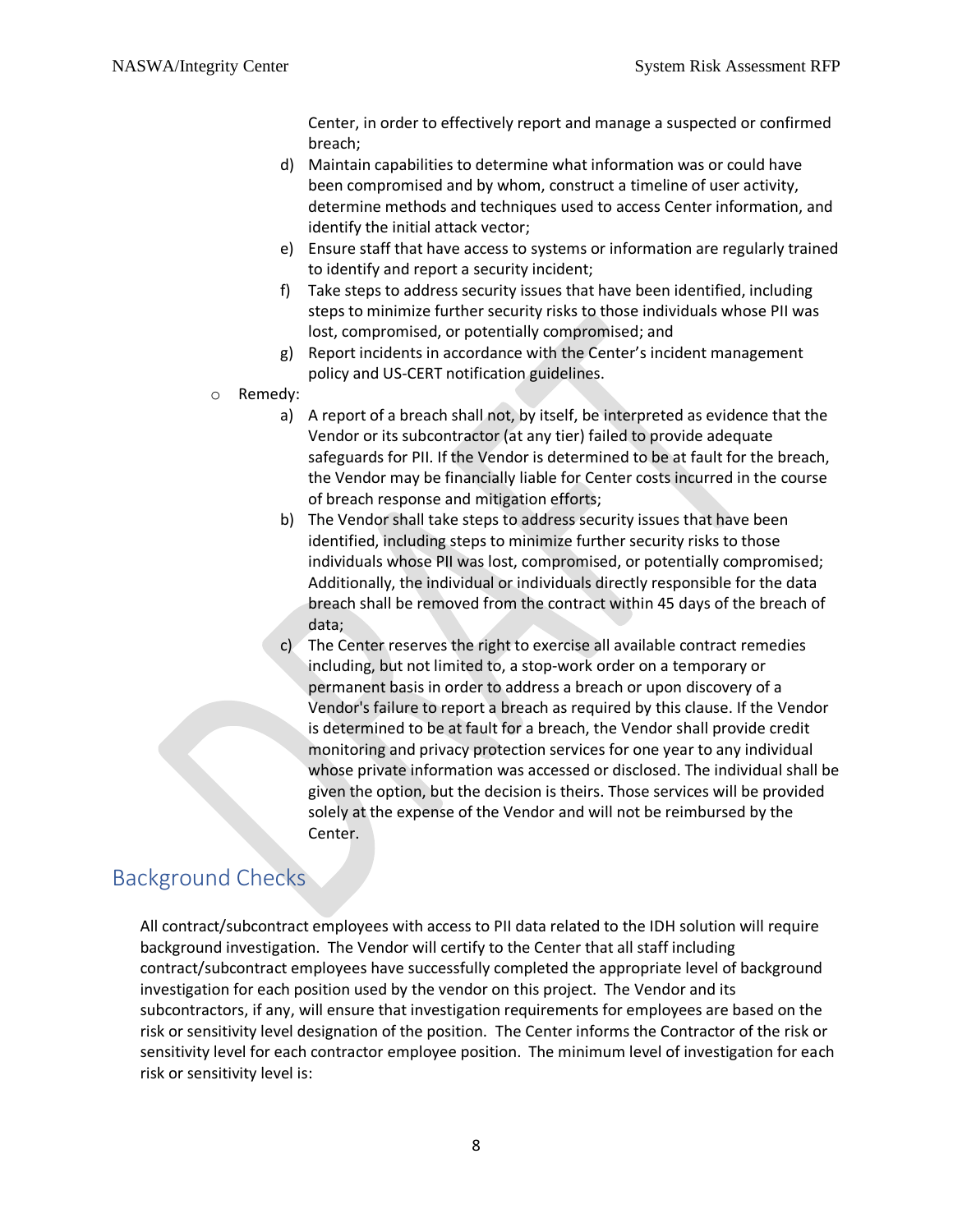| Position Risk/Sensitivity Level: | Minimum Investigation Requirement:           |
|----------------------------------|----------------------------------------------|
| Low Risk/Non-sensitive:          | National Agency Check & Inquiries (NACI)     |
| Moderate Risk:                   | Minimum Background Investigation (MBI)       |
| High Risk:                       | Background Investigation (BI)                |
| Noncritical-Sensitive:           | Minimum Background Investigation (MBI)       |
| Critical-Sensitive:              | Single Scope Background Investigation (SSBI) |

For positions with significant security responsibilities such as the ability change security controls, bypass and/or manipulate audit logs, and directly access and extract large amounts of data outside of normal user interfaces, the minimum risk designation shall be "High Risk". Occupations that frequently have significant security responsibilities include, but are not limited to, system administrators, database administrators, and developers.

### <span id="page-9-0"></span>Timeline

The RFP timeline of events:

| <b>RFP</b> Activity                   | <b>Timeline</b> |
|---------------------------------------|-----------------|
| <b>Risk Assessment RFP Issued</b>     | March 30, 2020  |
| <b>Final Clarification Questions</b>  | April 15, 2020  |
| <b>Questions and Responses Posted</b> | April 30, 2020  |
| Proposals Due                         | May 6, 2020     |
| Award (anticipated)                   | May 20, 2020    |
|                                       |                 |

The Center reserves the right to invite offerors to participate in detailed discussions, clarifications to responses, and presentations/demonstrations subsequent to the proposal due date.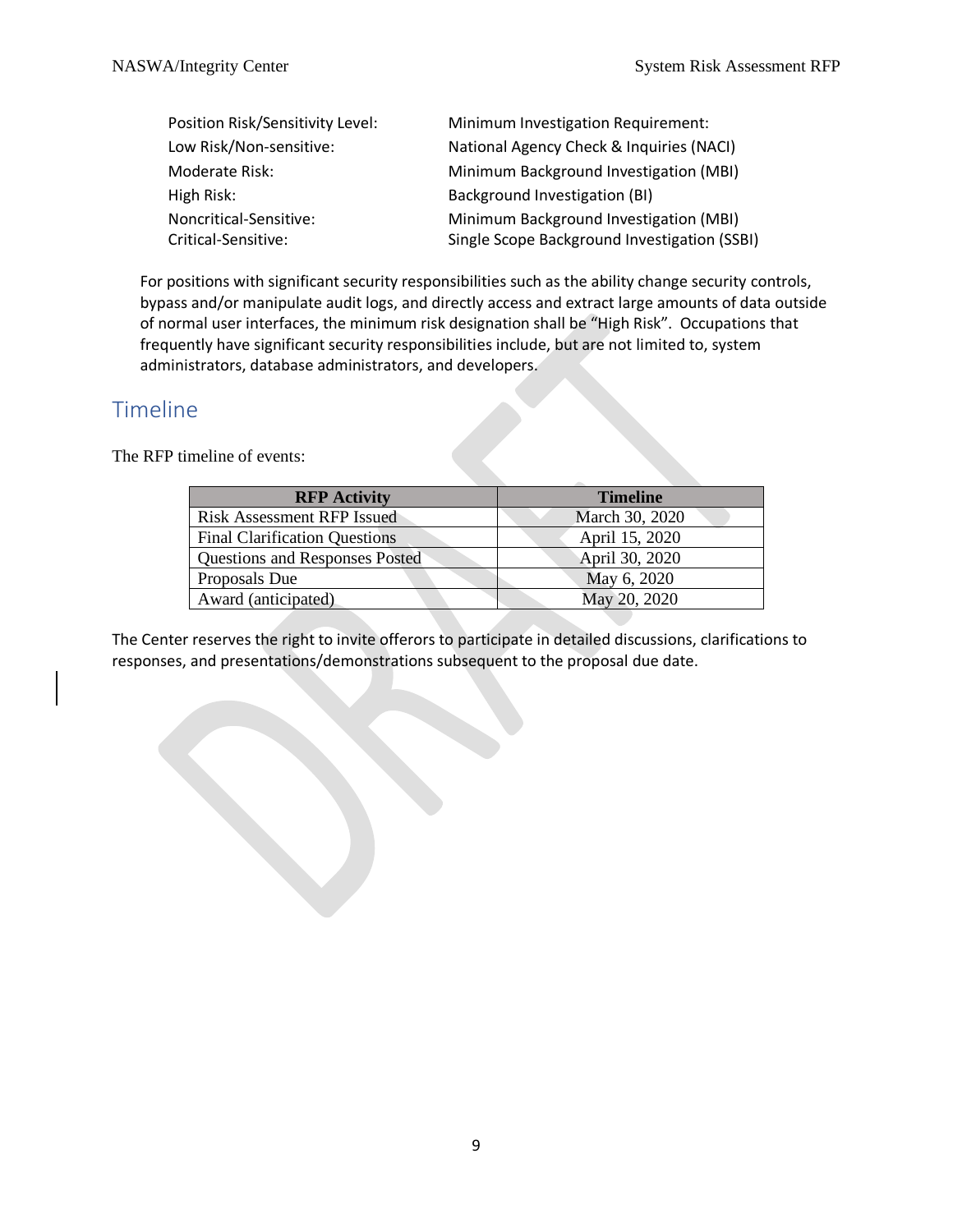Deliverable timeline:

| <b>Project Activity</b>                 | <b>Timeline</b> | <b>Suggested</b>                    |
|-----------------------------------------|-----------------|-------------------------------------|
| Project Plan Due                        |                 | 15 Days from Award                  |
| <b>Assessment Start</b>                 |                 | 30 Days from Award                  |
| <b>Assessment Complete</b>              |                 | 90 Days from Award                  |
| First Assessment Report Delivered       |                 | 120 Days from Award                 |
| <b>First Penetration Testing Start</b>  | May, 2021       |                                     |
| <b>Penetration Testing Complete</b>     |                 | 30 Days from Start                  |
| <b>Second Assessment Start</b>          | June, 2021      |                                     |
| <b>Assessment Complete</b>              |                 | 90 Days from 2 <sup>nd</sup> Start  |
| Second Assessment Report Delivered      |                 | 120 Days from 2 <sup>nd</sup> Start |
| <b>Second Penetration Testing Start</b> | <b>May 2022</b> |                                     |
| <b>Penetration Testing Complete</b>     |                 | 30 Days from Start                  |
| <b>Third Assessment Start</b>           | June, 2022      |                                     |
| <b>Assessment Complete</b>              |                 | 90 Days from 3rd Start              |
| Third Assessment Report Delivered       |                 | 120 Days from 3rd Start             |
| <b>Third Penetration Testing Start</b>  | May, 2023       |                                     |
| <b>Penetration Testing Complete</b>     |                 | 30 Days from Start                  |
| <b>Forth Assessment Start</b>           | June, 2023      |                                     |
| <b>Assessment Complete</b>              |                 | 90 Days from 4 <sup>th</sup> Start  |
| Forth Assessment Report Delivered       |                 | 120 Days from 4 <sup>th</sup> Start |

# <span id="page-10-0"></span>Period of Performance

The Period of Performance for this procurement is from the date of the execution of the contract through the 2023 Final Report Presentation tentatively scheduled for August 2023.

# <span id="page-10-1"></span>Proposal Submission Elements

The offeror's proposal submitted in response to this RFP shall include two parts - Part I – Technical and Part II – Business, as listed below. The proposal shall include a transmittal letter. The transmittal letter shall identify the solicitation name/number. The transmittal letter shall include the name and DUNS number of the firm submitting the proposal, the firm's address, and a contact name and phone number. The transmittal letter shall also identify any proposed subcontractors. The transmittal letter must contain a statement to the effect that the proposal is guaranteed for a period of at least one hundred and twenty (120) days from the date of proposal receipt by the Center.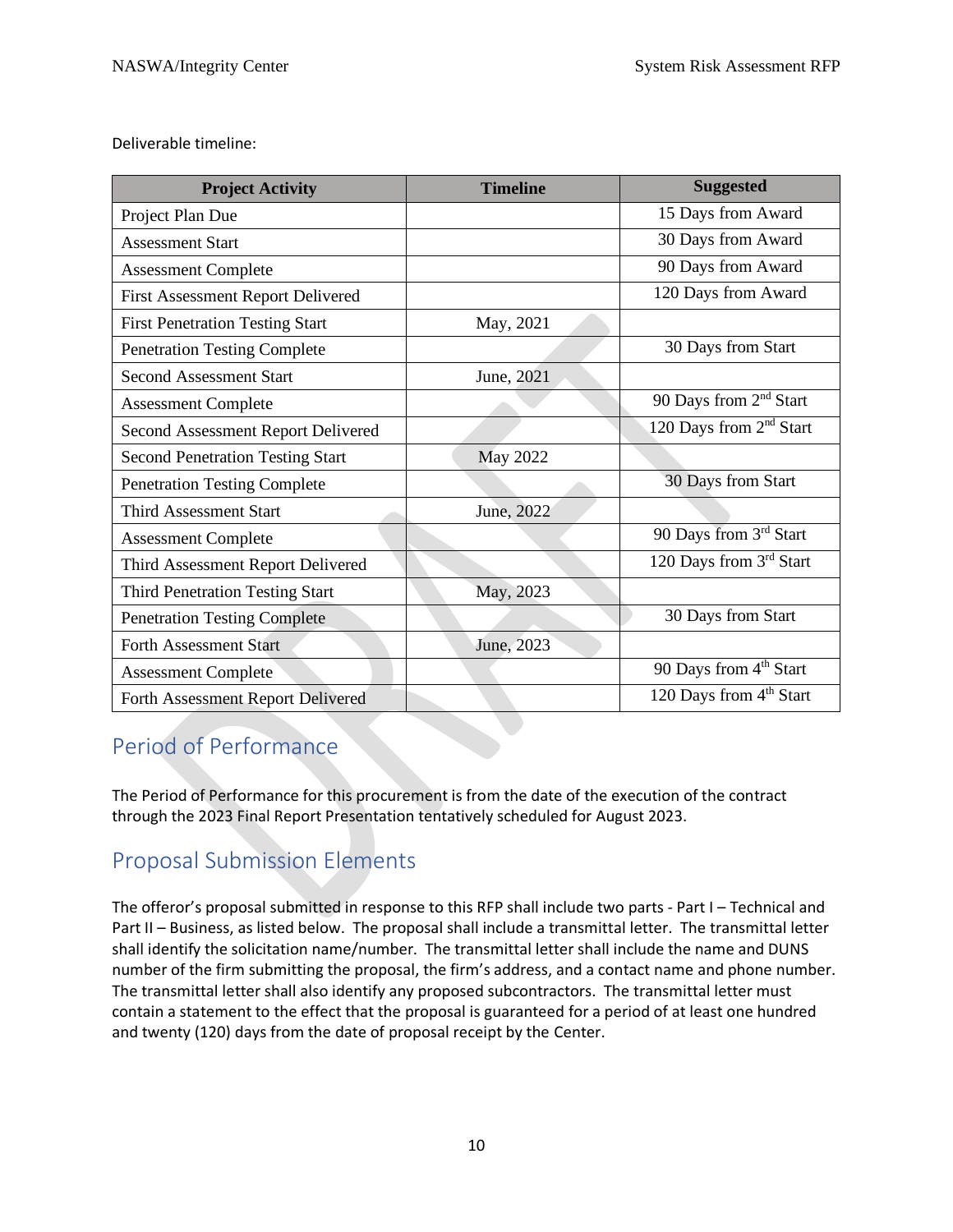| Part I<br><b>Technical</b> |                                        | <b>FORMAT</b> | <b>PAGE LIMIT</b> |
|----------------------------|----------------------------------------|---------------|-------------------|
| <b>Factor A</b>            | Approach                               | Written       | 20 pages total    |
| <b>Factor B</b>            | <b>System and Data Security</b>        | Written       | 5 pages total     |
| Factor C                   | Staff Experience and<br>Qualifications | Written       | 10 pages total    |

<span id="page-11-0"></span>

| Part II<br><b>Business</b> |                  | <b>FORMAT</b> | <b>PAGE LIMIT</b>              |
|----------------------------|------------------|---------------|--------------------------------|
| Factor D                   | Past Performance | Written       | 3 References, 6<br>pages total |
| <b>Factor E</b>            | Management Plan  | Written       | 8 pages total                  |
| <b>Factor F</b>            | Cost/Price       | Written       | No Limit                       |

Offerors must not exceed the page limits cited above. Proposals submitted in excess of the prescribed page limits shall be considered non-responsive and shall be removed from consideration. Written parts of the proposal shall be formatted as follows:

| Page Size:      | 8 % x 11" with at least 1" margins on all sides                                             |
|-----------------|---------------------------------------------------------------------------------------------|
| Font Size:      | 12 point or larger                                                                          |
| Page Numbering: | Pages consecutively numbered within each section                                            |
| Page Count:     | Title pages, tables of contents, and section dividers are<br>not included in the page count |
| Format:         | Two-column format is allowable                                                              |

The Center takes seriously the intent of the Procurement Integrity and Ethics statutes. Any proposal found to be copied from a potential competitor is subject to disqualification and, therefore, ineligible for contract award. Price and Cost information must not be included in the Technical Proposal.

## <span id="page-11-1"></span>PART I – TECHNICAL

#### <span id="page-11-2"></span>Factor A. APPROACH

The offeror shall provide a detailed technical approach for performing and executing each of the tasks listed below for the security evaluation project in a manner that will provide the Center with cost effective and quality services.

- 1. System Security Assessment Plan (SSAP)
- 2. System Security Plan (SSP)Evaluation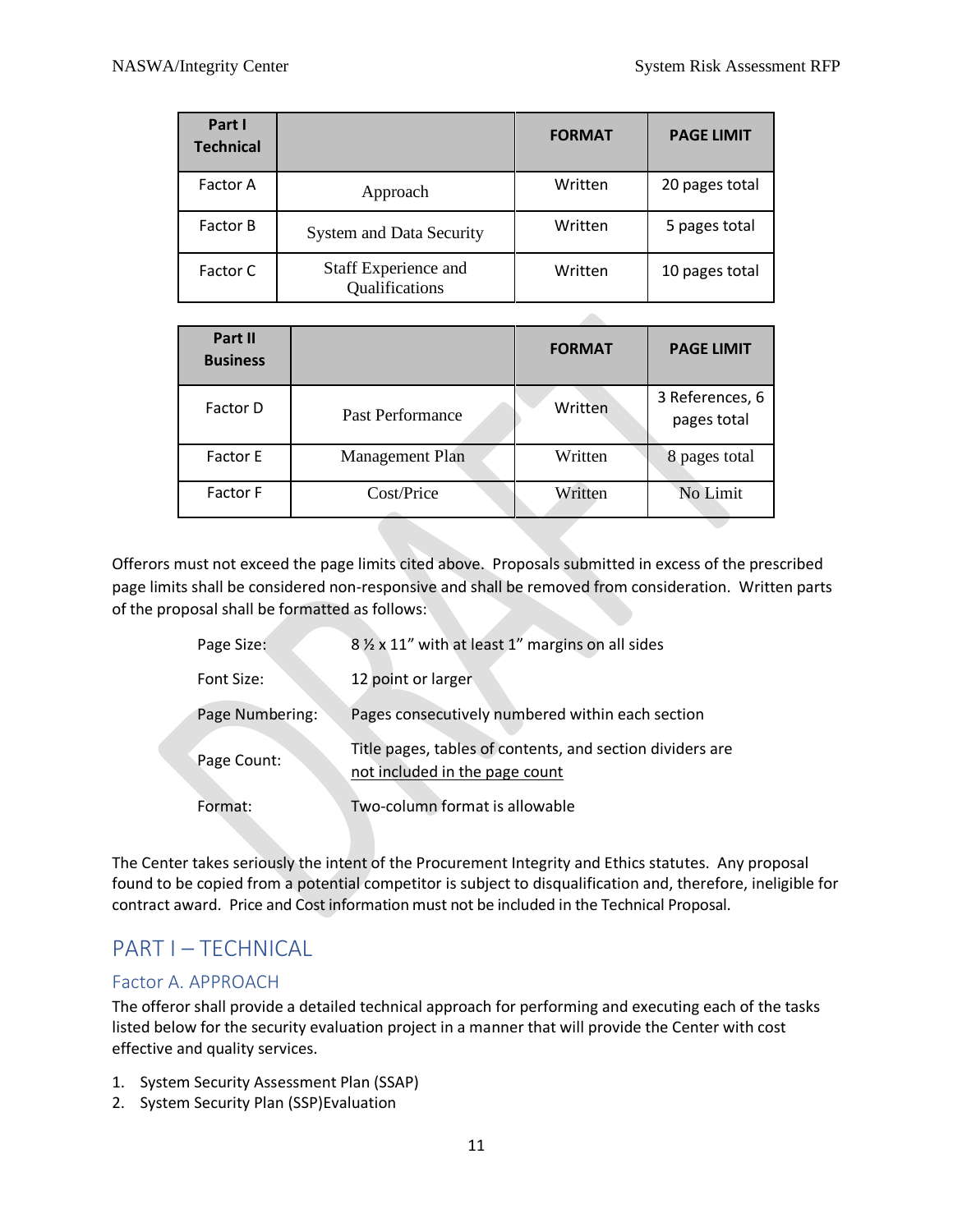- 3. SSP compliance and applicability
- 4. System Security Assessment based on the SSP and the SSAP
- 5. Final assessment report, including corrective actions required
- 6. Penetration Testing Plan as part of assessments to be completed in 2021, 2022, and 2023.
- 7. Implementation and project management:
	- Provide examples of previous engagements providing security assessments and penetration testing;
	- Provide description for preferred methods of the following for assessment:
		- o Assessment Plan requirements gathering;
		- o System Security Assessment Planning;
		- o Assessment methodologies and anticipated timelines;
		- o Estimating implementation timeline post requirements finalization; and
	- Ongoing communications with the IDH security manager, project manager, and project team.

#### <span id="page-12-0"></span>Factor B: SYSTEM AND DATA SECURITY

The offeror shall affirm compliance with all items listed in the System and Data Security Section, with any exceptions noted.

#### <span id="page-12-1"></span>Factor C: STAFF EXPERIENCE AND QUALIFICATIONS

The offeror shall provide three resumes (two pages maximum per resume) for key personnel to be assigned to the project for implementation of proposed solution. Resumes should include: name, proposed labor category, percentage of time allocated to the security assessment project, and relevant work experience. The resume(s) shall include educational and training accomplishments, as well as past work and other relevant experience, including any special accomplishments and skills. Resumes shall include dates of employment, education, etc. Resumes may not exceed six total pages.

#### <span id="page-12-2"></span>Factor D - PAST PERFORMANCE

The offeror shall provide three references, which include the Company/Agency name, address, contact, contact's phone number and the name of the project completed. The work shall be similar in scope (nature and size) to this RFP's statement of work. References must be in relation to work that was performed within the last five years.

Performance information will be used for both responsibility determinations and as an evaluation factor against which offerors' relative rankings will be compared to assure best value to the Center. The Center will focus on information that demonstrates quality of performance. References other than those identified by the offeror may be contacted by the Center. Names of individuals providing reference information about an offeror's past performance shall not be disclosed. References may not exceed six total pages.

#### <span id="page-12-3"></span>Factor E: MANAGEMENT PLAN

A management plan shall include the following:

- A chart showing how the project will be organized, including all tasks and deliverables and the overall leadership, business management, task or team leaders, and staff for each part;
- A timeline or schedule of task and subtask starts, endings, and milestones; and
- A brief overview of how the project will be managed.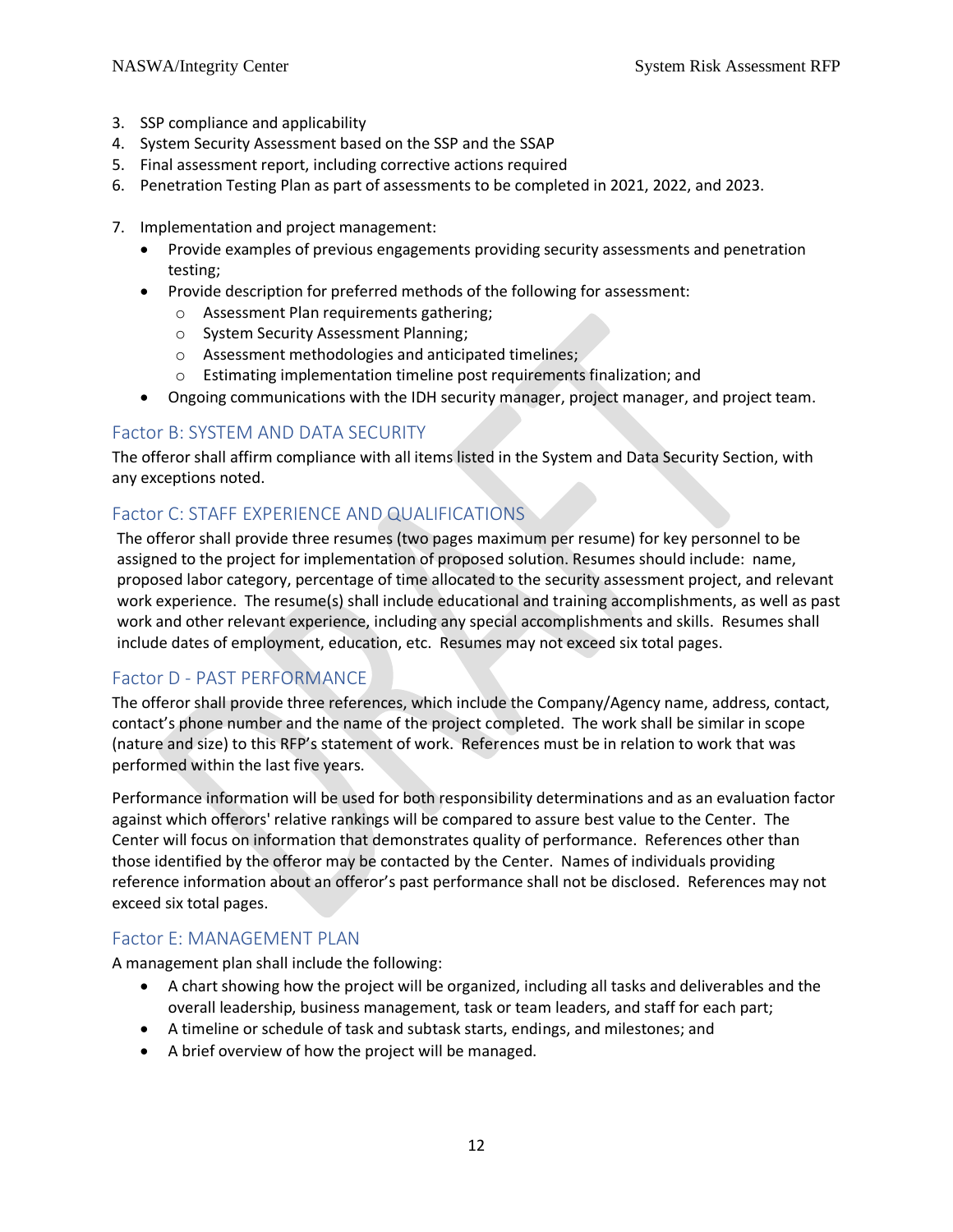# <span id="page-13-0"></span>PART II - BUSINESS

#### <span id="page-13-1"></span>Factor F – COST/PRICE

Responders should provide a cost estimate to conduct the initial annual assessment and two subsequent annual assessments that include an identified sub-set of the control groups contained in the SSP to allow a complete control group assessment to be completed over a 3-year period.

A cost estimate to conduct annual Penetration testing in years two and three should be included. The Penetration testing will occur annually as a portion of the ongoing assessments. This is a preferred approach, with the vendor submission specifying the proposed solution.

Offerors shall submit their quote with any and all costs. Quote is a fixed price cost, expected resources annotated. Costs will include the initial assessment, three annual assessments, including penetration testing as a separate line item.

# <span id="page-13-2"></span>Evaluation Criteria

The NASWA project team will evaluate all proposals using the following evaluation criteria and award base contracts to the contractor(s) that represents the best value for NASWA.

The factors are presented in the order of importance (i.e., Factor A has the greatest weight, Factor B the second greatest weight, etc.). Non-price factors, when combined, are significantly more important than price.

Please be advised that offerors will be evaluated under these factors based on the following:

- Factor A: Technical Approach
- Factor B: Information Security
- Factor C: Staff Experience and Qualifications
- Factor D: Management Plan
- Factor E: Past Performance
- Factor F: Price

### <span id="page-13-3"></span>Basis for Award (Best Value)

The Center intends to evaluate proposals based on the evaluation criteria listed above and make award without discussions to the offerors. However, the Center reserves the right to conduct discussions if later determined to be necessary. Therefore, each offer should contain the best terms from a cost or price and technical standpoint.

Award will be based on the combined evaluations of Technical, Past Performance, and Price. The contract resulting from this competition will be awarded to the responsible offeror whose offer, conforming to the requirements, is determined to provide the "best value" to the Center, which may not necessarily be the proposals offering the lowest price nor receiving the highest technical rating.

Although non-price factors, when combined, are significantly more important than price, price is an important factor and should be considered when preparing responsive offers (proposals).

When offerors are considered essentially equal in terms of non-price factors or when price is so significantly high as to diminish the value of the technical superiority to the Center, price may become the determining factor for contract award. In summary, price/non-price trade offs will be made, and the